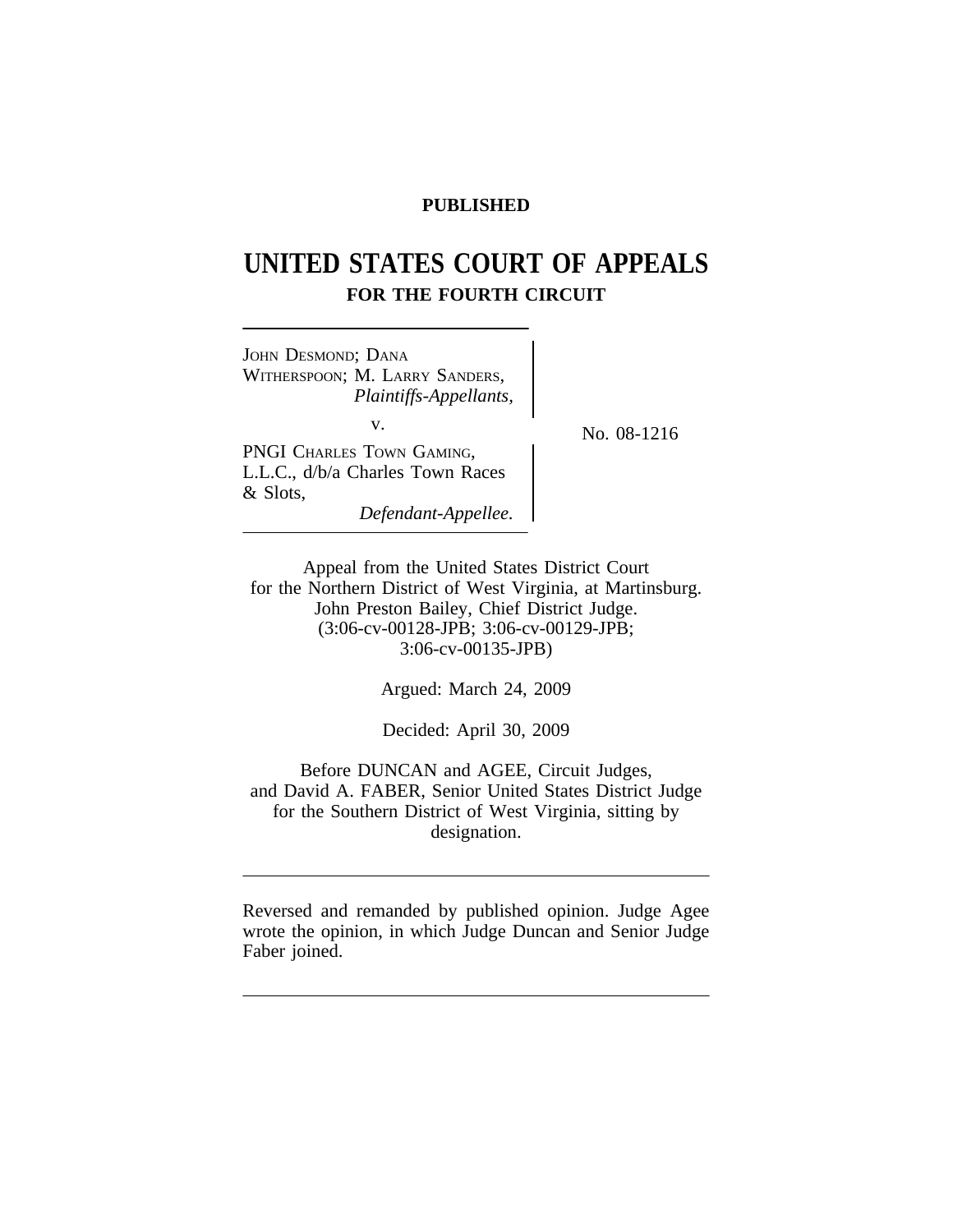#### **COUNSEL**

**ARGUED:** Paul B. Weiss, MARTIN & SEIBERT, LC, Martinsburg, West Virginia, for Appellants. Brian Michael Peterson, BOWLES, RICE, MCDAVID, GRAFF & LOVE, PLLC, Martinsburg, West Virginia, for Appellee. **ON BRIEF:** Charles F. Printz, Jr., BOWLES, RICE, MCDAVID, GRAFF & LOVE, PLLC, Martinsburg, West Virginia, for Appellee.

## **OPINION**

AGEE, Circuit Judge:

John Desmond, Dana Witherspoon, and M. Larry Sanders (collectively "the Former Employees") appeal from the award of summary judgment to their former employer, PNGI Charles Town Gaming, L.L.C., d/b/a Charles Town Races & Slots ("Charles Town Gaming"). The district court held the Former Employees were barred as a matter of law from recovering unpaid overtime compensation under the Fair Labor Standards Act ("FLSA"), 29 U.S.C. §§ 201, *et seq.* (2000), because they held administrative positions and were therefore exempt employees. For the reasons set forth below, we reverse the judgment of the district court.

I.

Charles Town Gaming operates a casino and live horse racing facility in Charles Town, West Virginia. The Former Employees worked for Charles Town Gaming in a nonsupervisory position denominated as "Miscellaneous Racing Official," which we will refer to as "Racing Official." In the performance of their work duties, each of the Former Employees assisted in various tasks associated with Charles Town Gaming's staging of live horse races. In the morning and on non-race work days, Racing Officials assist with clerical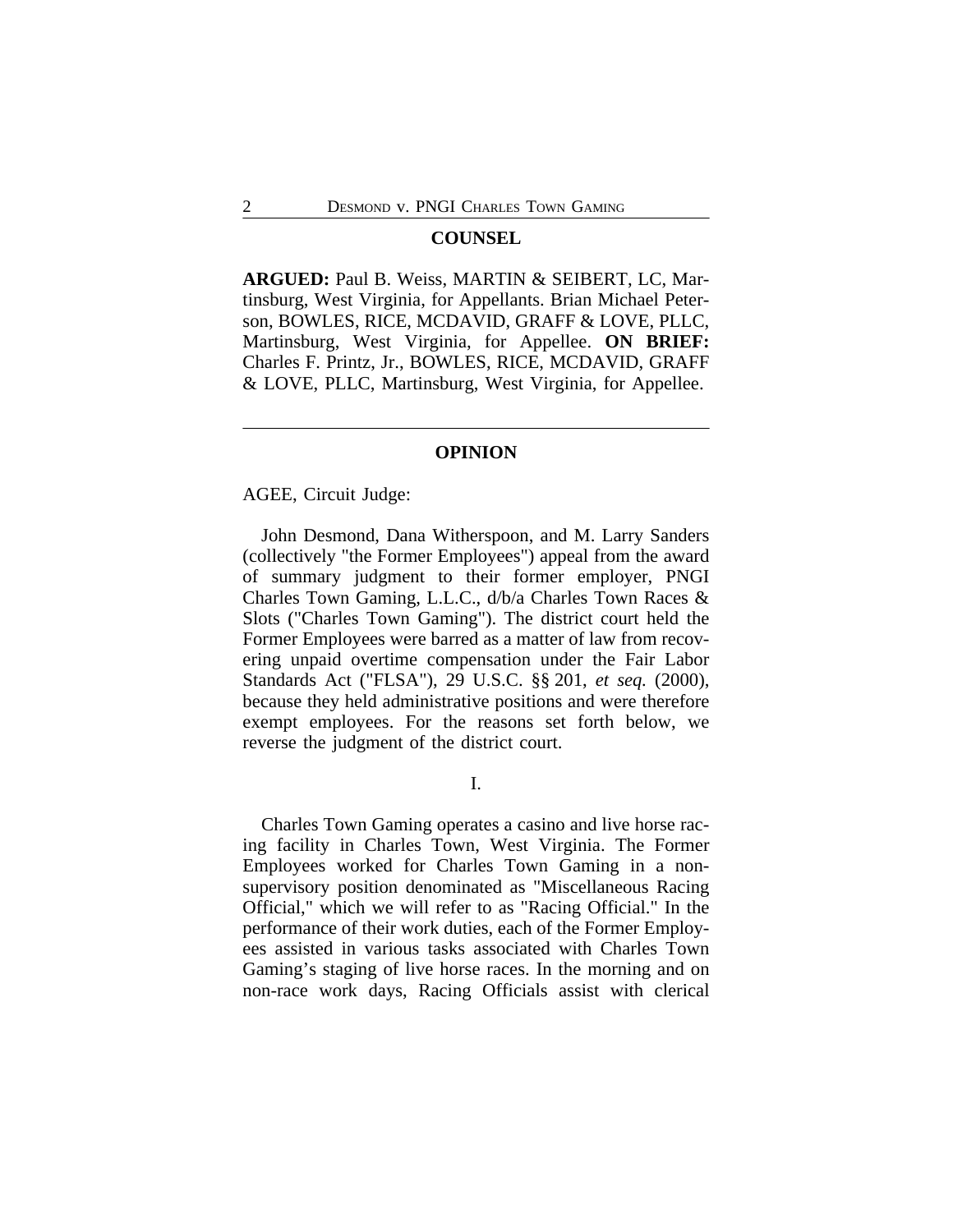duties in the secretaries' office, including noting rider changes, putting together the next day's racing program, and completing racing entries for the following day. Racing Officials, including the Former Employees, rotated work in four roles: Placing Judge, Paddock Judge, Horse Identifier, and Clerk of Scales during horse races. A Placing Judge "observ- [es] races from start to finish and determine[s] the final outcome using a viper computer system and photo finish systems . . . ."**<sup>1</sup>** J.A. 69, 149-50, 216; *see also* W. Va. Code R. § 178- 1-13 (2009). The Paddock Judge

observ[es] the horses in the paddock prior to the running of a race, [ ] ensure[s] the horses are wearing the proper equipment for racing [and that] a responsible trainer or groom is in the paddock to saddle the horse and prepare it for the race. The Paddock Judge is also involved in seeing that a published workout is in the program or announced if [it is] not available by press time.

J.A. 69, 150, 215; *see also* W. Va. Code R. § 178-1-14 (2009). The Horse Identifier is "responsible for foal papers, Coggins test results, and tattoos insuring the correct horse is running in any given race. The [Horse] Identifier goes to the paddock at race time and checks each horse's tattoo." J.A. 69, 152, 215; *see also* W. Va. Code R. § 178-1-20 (2009). The Clerk of Scales "works in the jockeys' room prior to and after each horse race and verifies each jockey's presence and licensure, [as well as the jockey's weight] before and after each race . . . ." J.A. 216, 150-52; *see also* W. Va. Code R. § 178- 1-17 (2009).

In September 2006, Charles Town Gaming terminated the Former Employees' employment due to "[g]ross violation of

**<sup>1</sup>**Three Racing Officials served as Placing Judges at each race, as required by West Virginia racing law. *See* W. Va. Code R. § 178-1-9.1 (2009).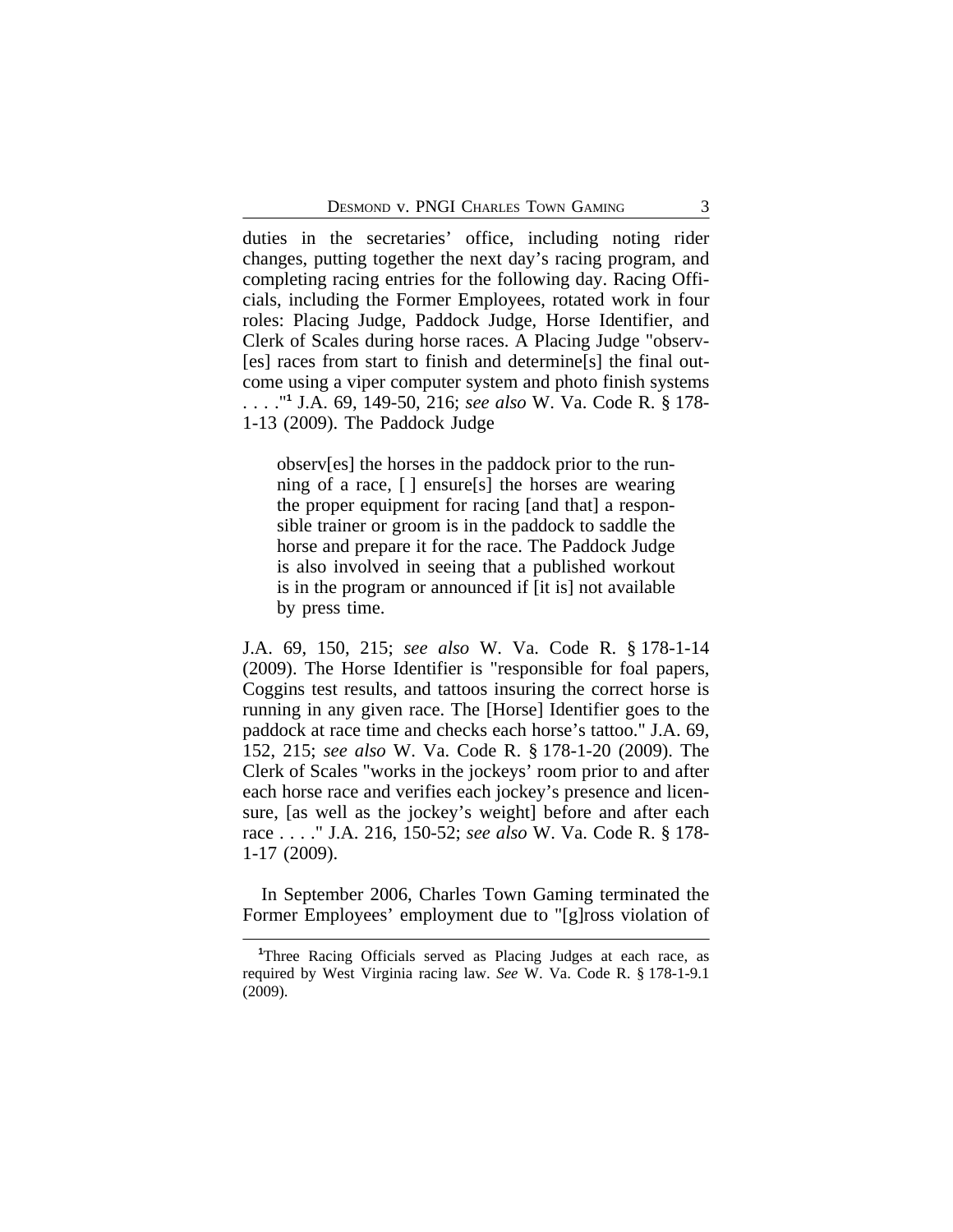procedures" after they unanimously posted an incorrect order of finish for a horse race. J.A. 254-56. The Former Employees subsequently filed separate complaints in the District Court for the Northern District of West Virginia alleging they "routinely" worked in excess of forty hours per work-week, but were not paid for the overtime part of that work as required by the FLSA. The cases were consolidated and the parties filed cross motions for summary judgment.

The district court granted Charles Town Gaming's motion for summary judgment, holding the position of Racing Official met the requirements for an administrative exemption under the FLSA. *Desmond v. PNGI Charles Town Gaming, LLC*, No. 3:06-cv-00128-JPB, slip op. at 1-2 (N.D.W. Va. Jan. 14, 2008). The Court determined that the Racing Official's "primary duty" entailed non-clerical, non-manual work related to Charles Town Gaming's production of live horse races, *id.* at 9-11, and those duties were "directly related to the management or general business operations of" Charles Town Gaming. *Id.* at 11-13. In reaching this conclusion, the court relied on the fact that West Virginia law "require[s] and regulate[s]" the Racing Official's position, and therefore is "critical for [Charles Town Gaming] to be able to conduct its business, [as Charles Town Gaming] could not conduct its business legally without them." *Id.* at 11. In addition, it noted that Racing Officials "are involved in" work functions identified in 29 C.F.R. § 541.201(b) as related to the general business operations of an employer, including quality control, safety and health, public relations, and legal and regulatory compliance. *Id.* at 12. Lastly, the district court held that the Racing Officials exercised discretion and independent judgment in matters of consequence to Charles Town Gaming. Among the factors identified by the district court were a Racing Official's responsibility to correctly identify the order of finish after comparing and evaluating the merits of any challenges to the initial posting, the authority to commit Charles Town Gaming "in matters that have significant financial impact," and the duty to check and ensure compliance with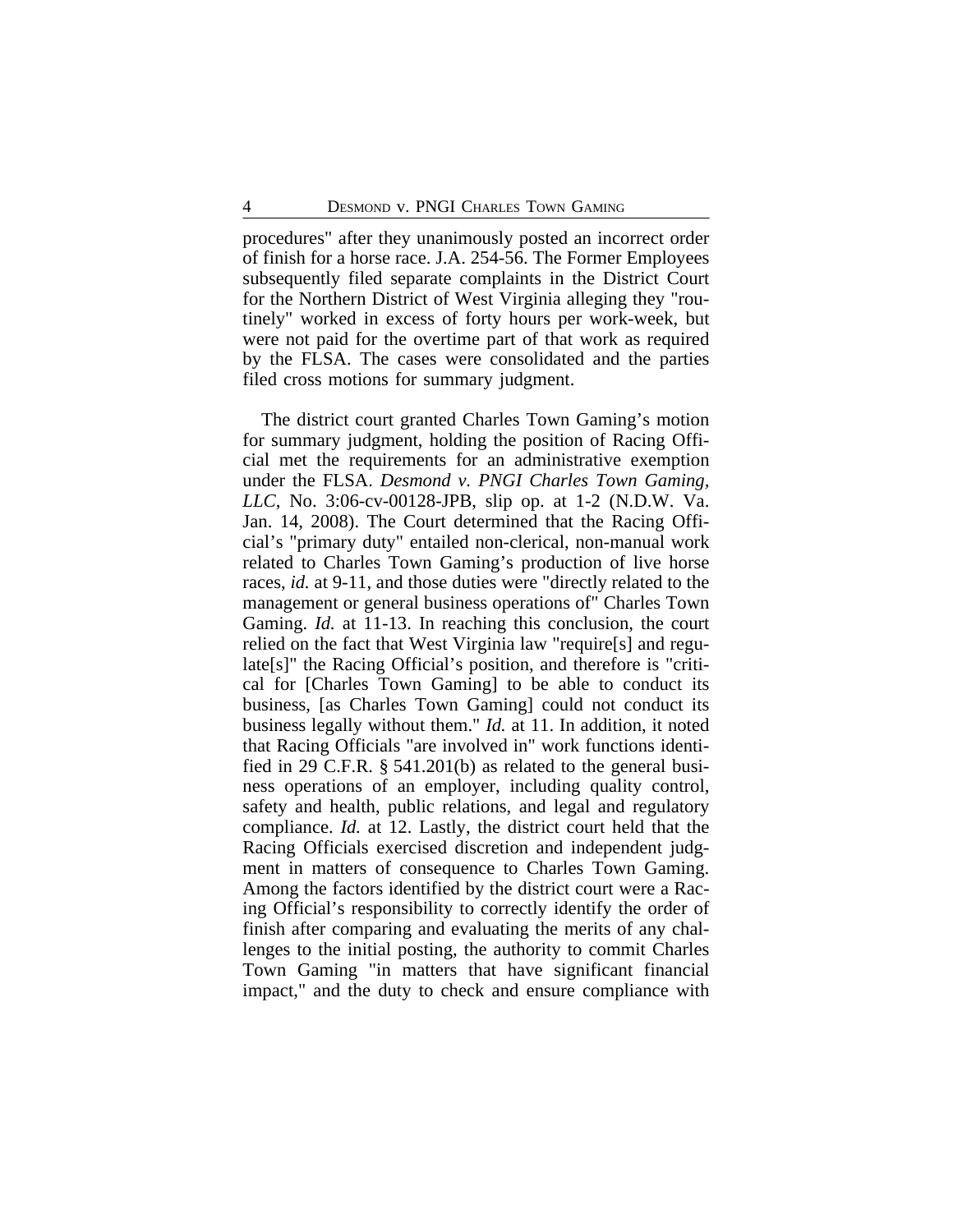numerous regulations related to the jockeys and horses participating in the races. *Id.* at 14-16; *cf.* 29 C.F.R. § 541.202(b) (2009).

The Former Employees noted a timely appeal, and we have jurisdiction pursuant to 28 U.S.C. § 1291 (2000).

II.

We review an award of summary judgment de novo. *Hawkspere Shipping Co. v. Intamex, S.A.*, 330 F.3d 225, 232 (4th Cir. 2003). Summary judgment is only appropriate "if the pleadings, the discovery and disclosure materials on file, and any affidavits show that there is no genuine issue as to any material fact and that the movant is entitled to judgment as a matter of law." Fed. R. Civ. P. 56(c). We construe the evidence in the light most favorable to the Former Employees, the parties opposing Charles Town Gaming's summary judgment motion, and draw all reasonable inferences in their favor. *Hill v. Lockheed Martin Logistics Mgmt., Inc.*, 354 F.3d 277, 283 (4th Cir. 2004) (en banc).

## III.

The FLSA requires that certain employees be paid at time and a half for work over forty hours a week. 29 U.S.C.  $\S 207(a)(1)$  (2009). Among the employees exempt from this overtime pay requirement are persons "employed in a bona fide executive, administrative, or professional capacity" ("the administrative exemption").  $\S 213(a)(1)$  (2009). The Secretary of Labor has adopted regulations that set forth a three-part test**<sup>2</sup>** for determining whether an employee is subject to the admin-

**<sup>2</sup>**Effective August 23, 2004, the regulations were amended from a previous long and short test for the exemption; the amended regulations are applicable to this case. The amendments were not designed to significantly change the criteria for the exemption. *See Darveau v. Detecon, Inc.*, 515 F.3d 334, 338 (4th Cir. 2008).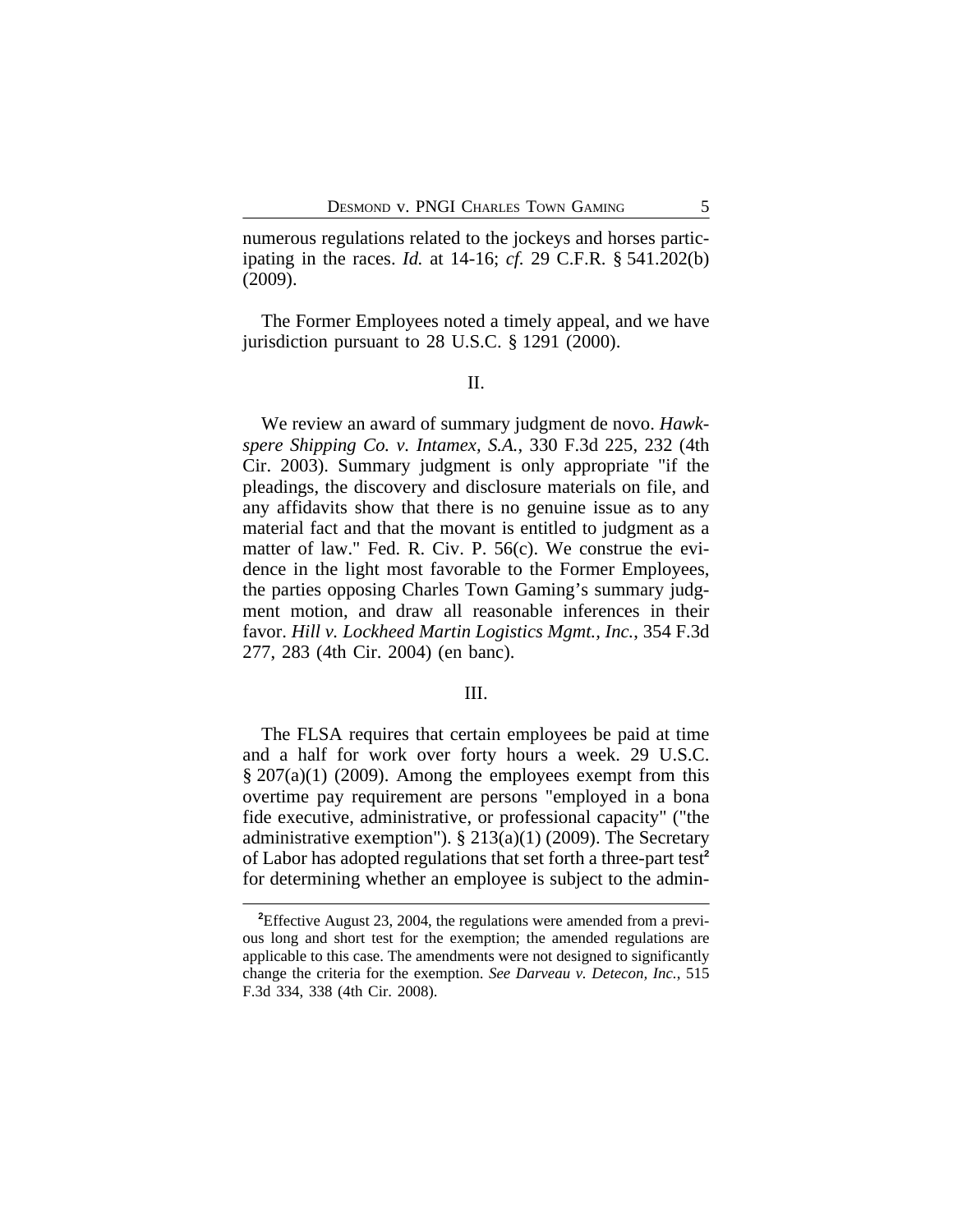istrative exemption: (1) the employee must be compensated at a salary rate of not less than \$455 per week; (2) the employee's primary duty must consist of "the performance of office or non-manual work directly related to the management or general business operations of the employer or the employer's customers"; and (3) the employee's primary duty must "include[ ] the exercise of discretion and independent judgment with respect to matters of significance." 29 C.F.R. § 541.200 (2009).

Charles Town Gaming bore the burden of proving, by clear and convincing evidence, *see Shockley v. City of Newport News*, 997 F.2d 18, 21 (4th Cir. 1993), that the Former Employees' jobs fell within the administrative exemption.**<sup>3</sup>** *See Idaho Sheet Metal Works, Inc. v. Wirtz*, 383 U.S. 190 (1966); *Clark v. J.M. Benson Co.*, 789 F.2d 282, 286 (4th Cir. 1986). FLSA exemptions are to be "narrowly construed against the employers seeking to assert them and their application limited to those establishments plainly and unmistakably within [the exemptions'] terms and spirit." *Arnold v. Ben Kanowsky, Inc.*, 361 U.S. 388, 392 (1960).

On appeal, the Former Employees contend the district court erred in awarding summary judgment to Charles Town Gaming because the position of Racing Official does not satisfy the second and third parts of the regulatory test.**<sup>4</sup>** As to the

**<sup>3</sup>**Charles Town Gaming contends that the burden of proof should only be a preponderance of the evidence and cites case law from other jurisdictions, including the Court of Appeals for the Seventh Circuit, to support this assertion. *See Yi v. Sterling Collision Ctrs., Inc.*, 480 F.3d 505, 506- 08 (7th Cir. 2007). In *Shockley v. City of Newport News*, this Court unequivocally held that the proper standard is clear and convincing evidence. 997 F.2d at 21 ("Employers must prove by clear and convincing evidence that an employee qualifies for exemption" under 29 U.S.C. § 213(a)(1)). A panel cannot overrule the decision of a prior panel, *The Scotts Co. v. United Indus. Corp.*, 315 F.3d 264, 271 n.2 (4th Cir. 2002), so we do not entertain the merits of Charles Town Gaming's argument regarding the proper burden of proof.

**<sup>4</sup>**The parties agree the Former Employees fit within the first part of the test based on a weekly salary exceeding \$455.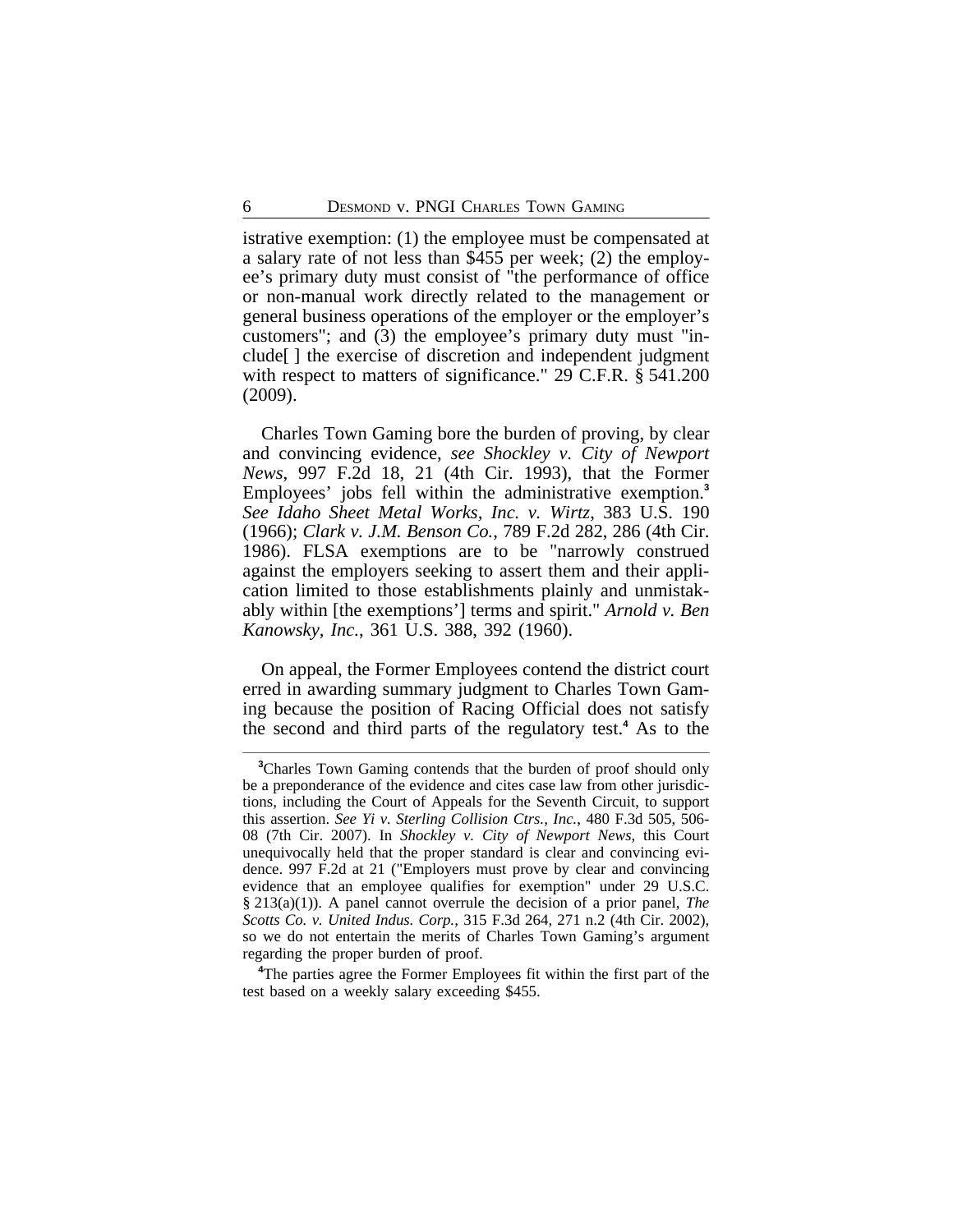second requirement, the Former Employees assert the district court erred in relying on the legal "significance or necessity of an employee's position" in determining whether the position is "directly related to the management or general business operations of the employer." Appellants' Br. 15. The Former Employees also contend the district court misapplied the provisions of 29 C.F.R. § 541.201(b) by "parsing [its] literal nuances" to a Racing Official's duties without considering "whether such an application is consistent with the original Congressional intent" of the administrative exemption. Appellants' Br. 16-17. Lastly, they assert the "production/staff" dichotomy analysis contained in 29 C.F.R. § 541.201(a) contradicts the district court's holding because Racing Officials "are entirely involved in staging [the] product [of live horse racing contests and] have nothing to do with the operation of the business itself . . . ."**<sup>5</sup>** Appellants' Br. 17-19.

We agree that the district court erred in holding the position of Racing Official satisfied the requirement that the Former Employees' primary duty was "directly related to [the] general business operations of the employer." In reaching its conclusion, the district court improperly relied on the "critical" role of the Racing Official in that Charles Town Gaming "could not conduct its business legally without them." *Desmond*, slip op. at 11. However, the indispensability of an employee's position within the business cannot be the *ratio decidendi* for determining whether the position is directly related to the employer's general business operations. As we stated in *Clark v. J.M. Benson Co.*:

[Appellee] presses the district court's conclusion that

**<sup>5</sup>**On appeal, the Former Employees do not contest the district court's conclusion that the "primary duty" of the Racing Officials consisted of the work they performed during the horse races as Placing Judge, Paddock Judge, Horse Identifier, or Clerk of Scales. Accordingly, our review is limited to whether those particular roles are directly related to Charles Town Gaming's general business operations.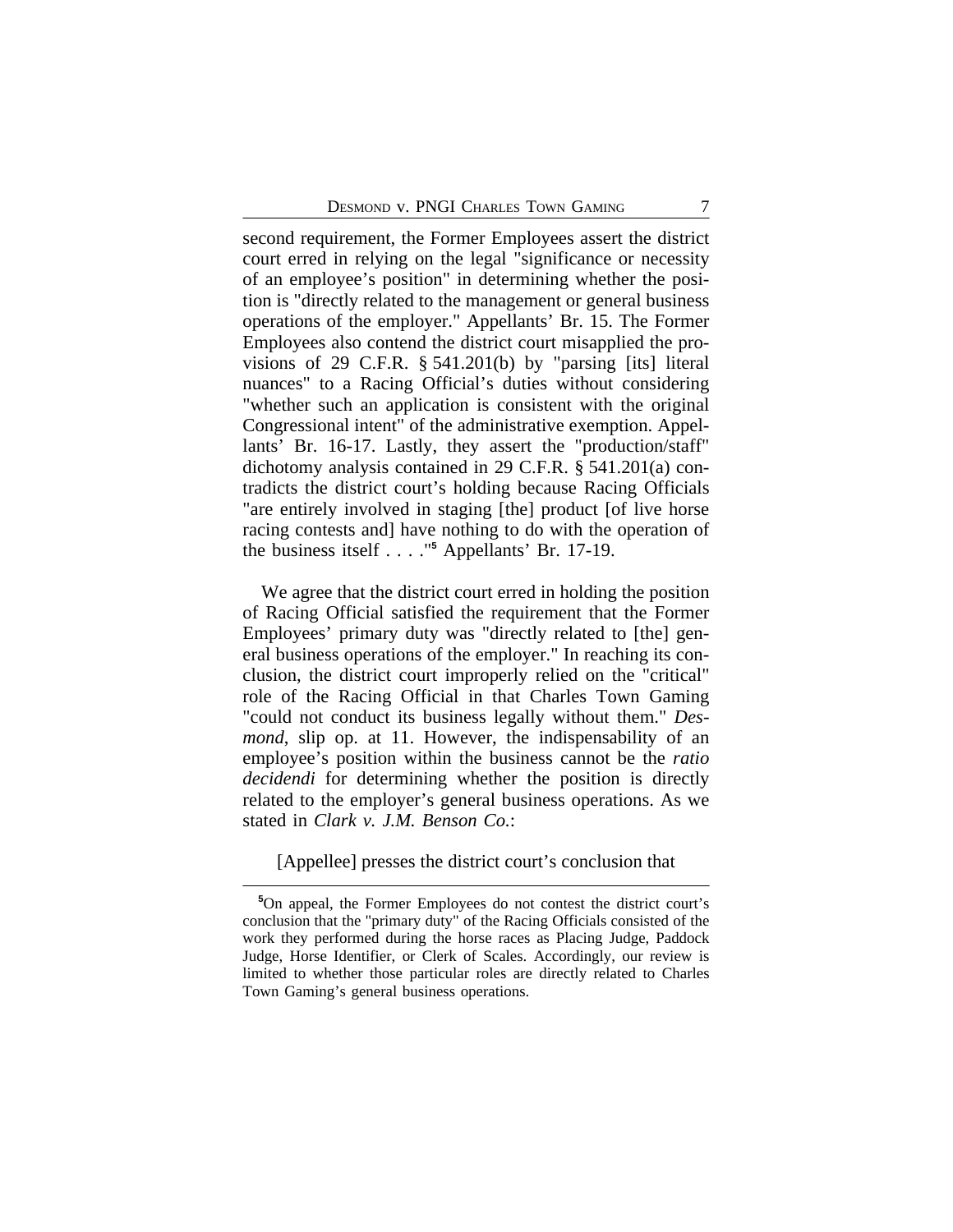[she] was an "indispensable" employee, and for this reason, that her primary duty was "directly related to management policies or general business operations." But while [Appellee] may have held an indispensable position because she represented the entire accounting department, this fact is insufficient to prove that her primary duty was administrative as a matter of law. Certainly secretaries and clerks, where a business employs only one, may be "indispensable." Yet the regulations generally exclude those "run-of-the-mine" jobs from administrative classification. The regulations emphasize the *nature* of the work, not its ultimate consequence. Thus, Clark's apparent indispensability does not obviate the need to prove independently that [her primary duty] is "directly related to management policies or general business operations."

#### 789 F.2d at 287 (footnote omitted).

The same principle applies in the case at bar. That the position of Racing Official was "indispensable" because of state law, rather than business practice, does not alter the analysis. State or local law may also require a construction company to post a flagman around a highway work site in order to coordinate traffic, but no colorable argument can be made that the flagman's work is directly related to the construction company's general business operations. Looking to the "significance" or "indispensability" of a position within a company's business operations diverts attention from the requisite inquiry. Both the FLSA and its regulations make clear that an employee is exempt based on the *type* of work performed by that individual, not whether business practice or applicable law require a particular position to exist. Therefore, the district court erred in holding that the Former Employees' work was directly related to Charles Town Gaming's business operations because that work was necessary in order for the company to operate lawfully.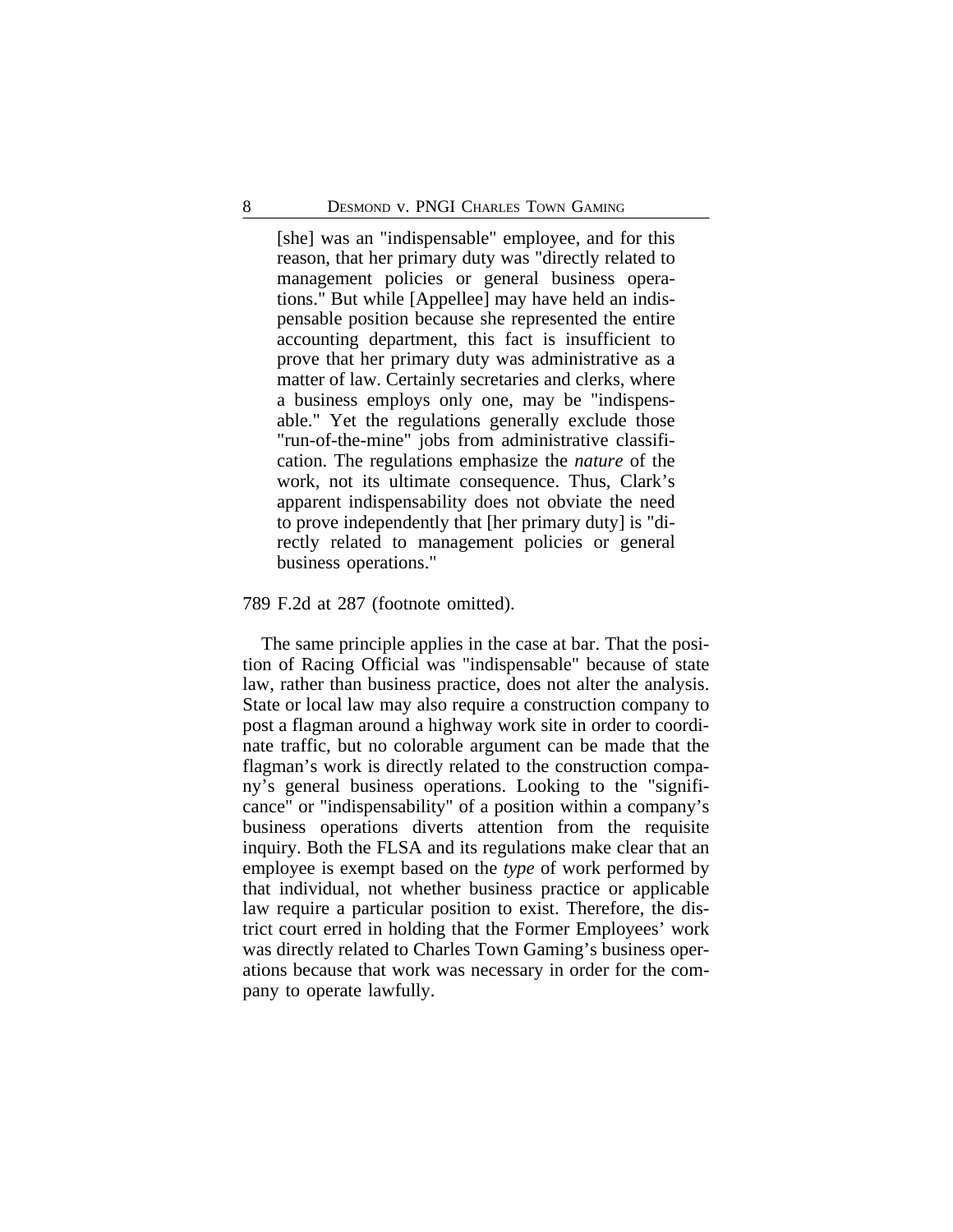The applicable FLSA regulations provide further guidance in determining whether an employment position satisfies the administrative exemption requirement:

The phrase "directly related to the management of general business operations" refers to the type of work performed by the employee. To meet this requirement, an employee must perform work directly related to assisting with the running or servicing of the business, as distinguished, for example, from working on a manufacturing production line or selling a product in a retail or service establishment.

[Such work] includes, but is not limited to, work in functional areas such as tax; finance; accounting; budgeting; auditing; insurance; quality control; purchasing; procurement; advertising; marketing; research; safety and health; personnel management; human resources; employee benefits; labor relations; public relations, government relations; computer network, internet and database administration; legal and regulatory compliance; and similar activities. . . .

## 29 C.F.R. § 541.201(a)-(b).

We have previously analyzed whether a particular position was directly related to the general business operations of an employer. In *Shockley*, we held one employee's duties satisfied this requirement because she investigated complaints against other officers, analyzed the relevant facts, interpreted department policy, and recommended a course of action that was usually followed. 997 F.2d at 28. Because the employee "spent all her time accumulating and analyzing data and making recommendations that shaped the police department's policy with regard to internal discipline[, her work was] 'directly related to management policies.'" *Id.*

In *West v. Anne Arundel County*, 137 F.3d 752 (4th Cir. 1998), we held an EMS Training Lieutenant's position was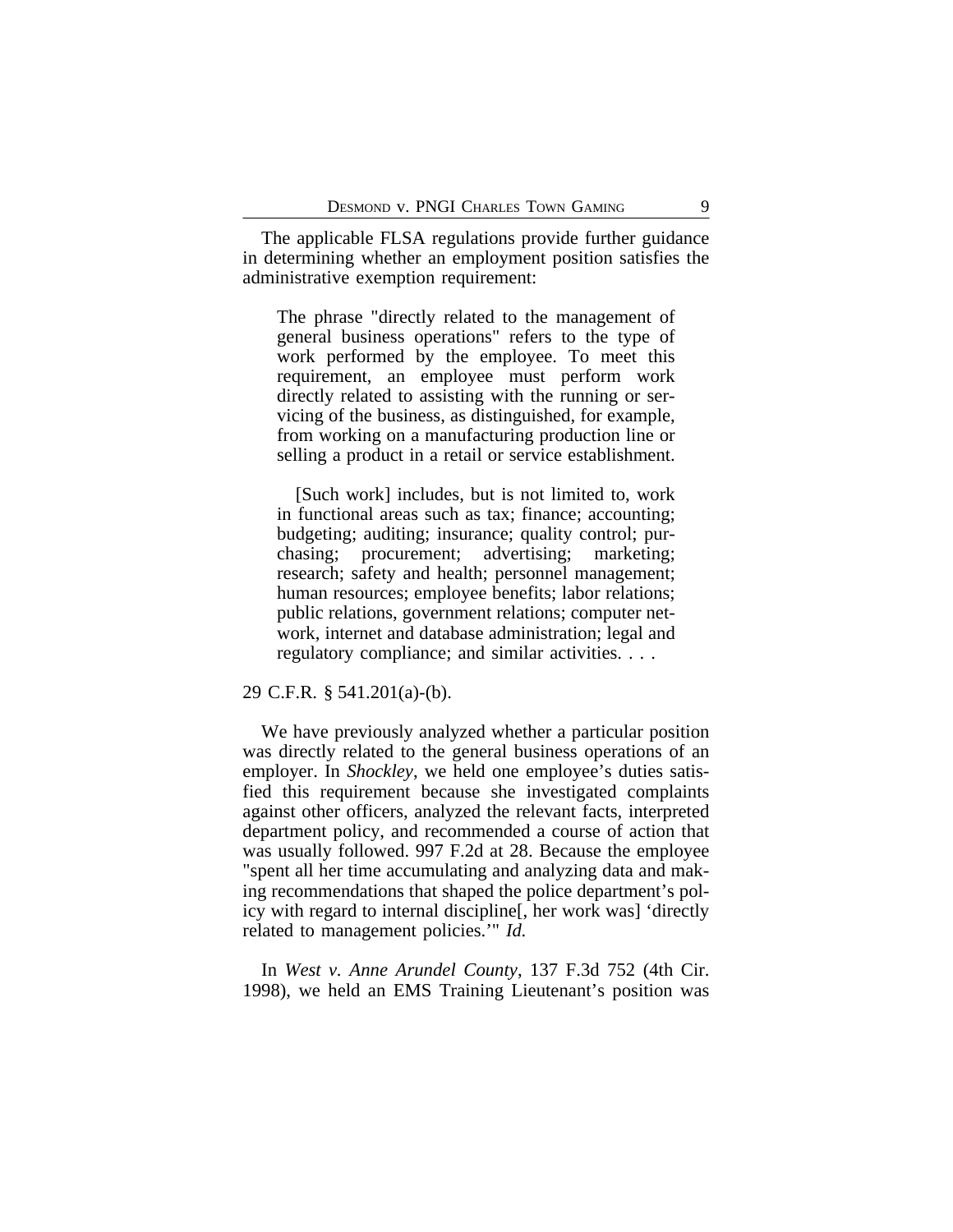directly related to the operation of the EMS Division because the Lieutenant "develop[ed], coordinate[d], implement[ed,] and conduct[ed] EMS training programs[;] prepare[d] lesson plans and training aids[;] supervise[d] delivery of training and tests[;] and evaluate[d] new equipment." *Id.* at 764.

More recently, in *Darveau v. Detecon, Inc.*, we held that Darveau, an "inside salesman" for Detecon, met the criteria for the administrative exemption. 515 F.3d at 339. Darveau approached current and potential clients, discerned their needs, and relayed that information to Detecon's technical staff, who then created a tailored package of services that Darveau integrated into a formal proposal. *Id.* Darveau was a member of Detecon's "Executive Team" and "helped to shape Detecon's general business policies . . . by proposing revisions to Detecon's travel and expense policy [and] work[ing] closely . . . in hiring two additional directors of sales." *Id.* We concluded that Darveau's "significant role in conducting both specific sales and shaping Detecon's more general market strategy, as well as his participation in the company's overall management and hiring policy [was] wholly unlike the 'routine selling efforts focused simply on particular sales transactions'" of a non-exempt wholesale salesperson. *Id.*

In contrast to the duties of these exempt employees in *Shockeley*, *West*, and *Darveau*, the Former Employees' work was not directly related to the general business operations of Charles Town Gaming. During the horse races, Racing Officials fulfilled one of several roles, which required them to observe and examine the horses, the jockeys, the trainers or grooms, the relevant paperwork for the horses, the order of finish for the race, or the paperwork associated with any subsequent claims. Racing Officials have no supervisory responsibility and do not develop, review, evaluate, or recommend Charles Town Gaming's business policies or strategies with regard to the horse races. Simply put, the Former Employees' work did not entail the administration of – the "running or servicing of" – Charles Town Gaming's business of staging live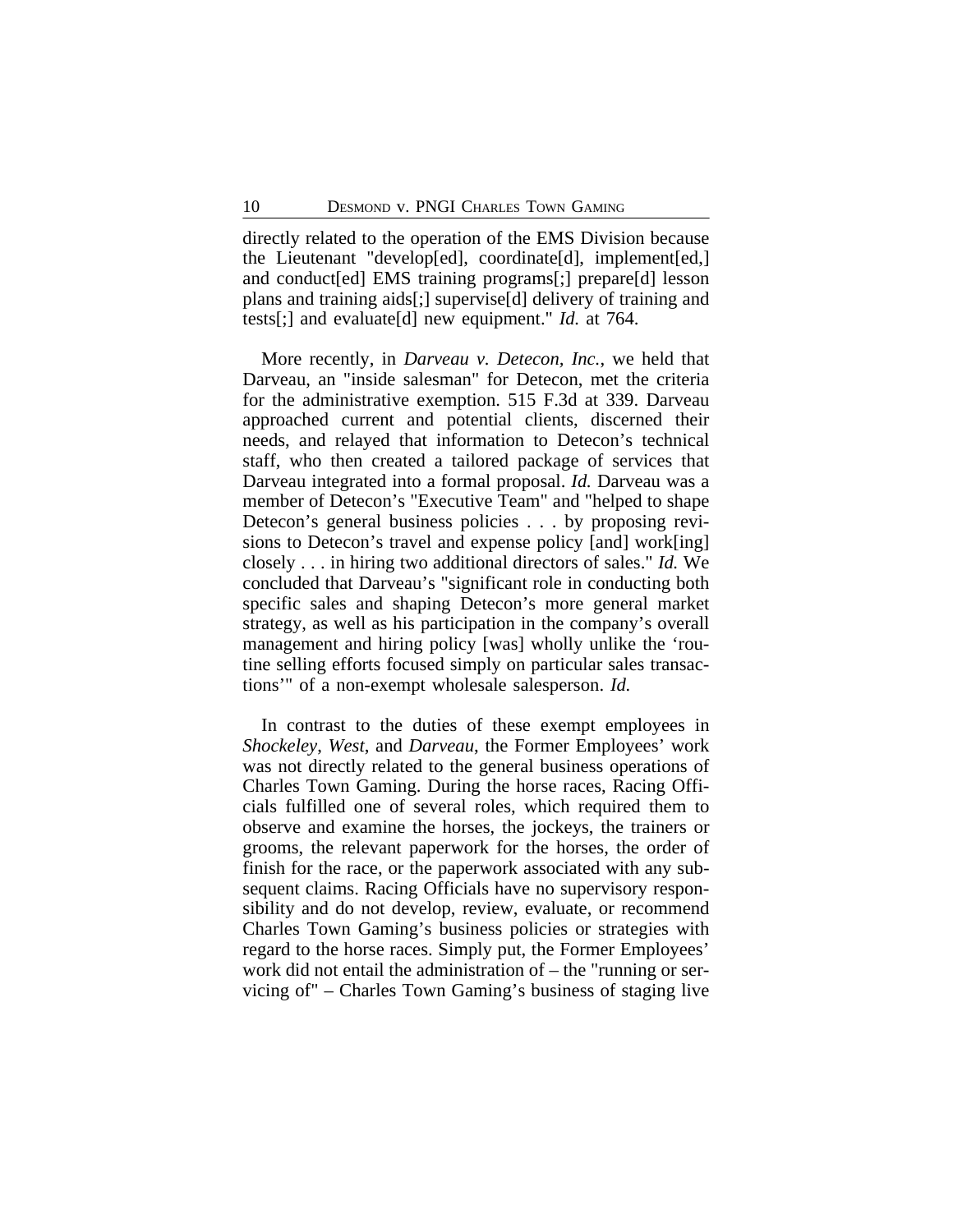horse races. The Former Employees were not part of "the management" of Charles Town Gaming and did not run or service the "general business operations." While serving as a Placing Judge, Paddock Judge, or performing similar duties is important to the operation of the racing business of Charles Town Gaming, those positions are unrelated to management or the general business functions of the company.

Instead, a Racing Official's work consisted of tasks somewhat similar to those performed "on a manufacturing production line or selling a product in a retail or service establishment." *Cf.* 29 C.F.R. § 541.201(a). Although the administrative-production dichotomy is an imperfect analytical tool in a service-oriented employment context, it is still a useful construct. Other Circuit Courts of Appeal have adopted and modified its logic to less traditional "production" situations:

[A]pplying the administrative-production dichotomy is not as simple as drawing the line between whitecollar and blue-collar workers. On the contrary, nonmanufacturing employees can be considered "production" employees in those instances where their job is to generate (i.e., "produce") the very product or service that the employer's business offers to the public. *See, e.g.*, *Reich v. New York*, 3 F.3d 581, 587-89 (2d Cir. 1993) (police investigators conduct or "produce" criminal investigations); *Dalheim v. KDFW-TV*, 928 F.2d 1220, 1230-31 (5th Cir. 1990) (television station's producers, directors, and assignment editors "produced" newscast, and were thus non-exempt).

# *Reich v. John Alden Life Ins. Co.*, 126 F.3d 1, 9 (1st Cir. 1997).

As relevant here, Charles Town Gaming "produces" live horse races. The position of Racing Official consists of "the